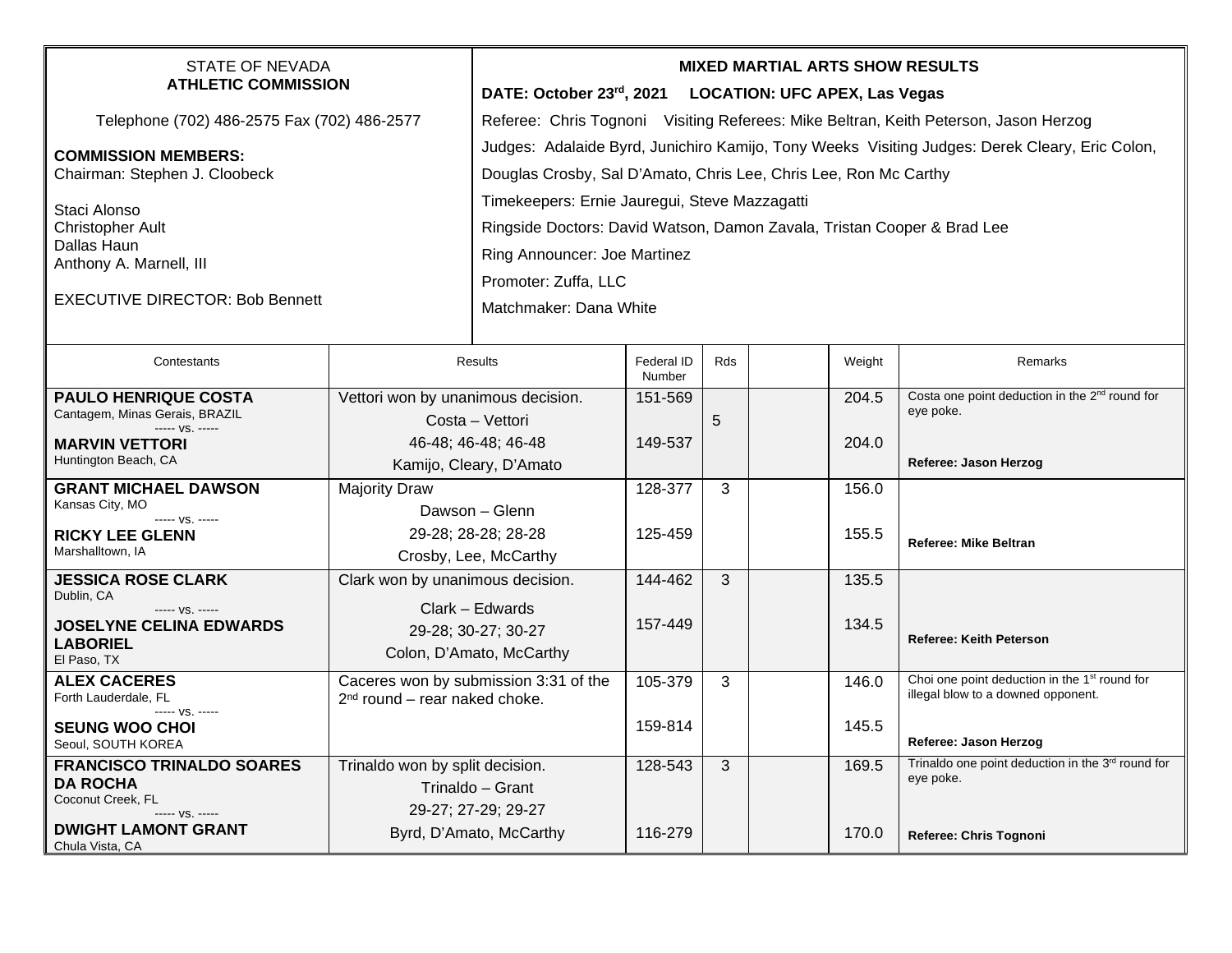| Contestants                                                                            | Results                                                   | Federal ID<br>Number | <b>Rds</b> | Weight | <b>Remarks</b>                                               |
|----------------------------------------------------------------------------------------|-----------------------------------------------------------|----------------------|------------|--------|--------------------------------------------------------------|
| <b>NICOLAE NEGUMEREANU</b><br>Brasov, ROMANIA<br>----- VS. -----                       | Negumereanu won by TKO 1:18 of the<br>$1st$ round.        | 159-639              | 3          | 204.5  |                                                              |
| <b>ISAAC JAMES "IKE" VILLANUEVA</b><br>Katy, TX                                        |                                                           | 106-126              |            | 205.0  | <b>Referee: Mike Beltran</b>                                 |
| <b>JUN YONG PARK</b><br>Seoul, SOTH KOREA<br>----- VS. -----                           | Rodrigues won by KO 3:13 of the 2 <sup>nd</sup><br>round. | 161-421              | 3          | 185.5  |                                                              |
| <b>GREGORY FELIPE SANTOS</b><br><b>RODRIGUES</b><br>Boca Raton, FL                     |                                                           | 147-487              |            | 185.5  | <b>Referee: Keith Peterson</b>                               |
| <b>DAVID ALIGA ONAMA</b><br>Kansas City, MO                                            | Jones won by unanimous decision.<br>Jones - Onama         | 159-388              | 3          | 153.5  |                                                              |
| ----- VS. -----<br><b>MASON JONES</b><br>Pontypool, Torfaen, WALES                     | 29-28; 29-28; 29-28<br>Weeks, Colon, McCarthy             | 164-156              |            | 156.0  | Referee: Jason Herzog                                        |
| <b>TABATHA RICCI FABRI SALTO</b><br>Ventura, CA<br>$--- vs. ---$                       | Ricci won by unanimous decision.<br>Ricci - Olivera       | 164-200              | 3          | 115.0  | Suspend Oliveira until 11/23/21<br>No contact until 11/14/21 |
| MARIA DAVID OLIVEIRA NETA<br>Sao Paulo, BRAZIL                                         | 30-27; 30-27; 30-27<br>Kamijo, Weeks, Crosby              | 145-561              |            | 115.0  | <b>Referee: Keith Peterson</b>                               |
| <b>JAMIE RUSSELL PICKETT</b><br>Rosehill, NC<br>----- VS. -----                        | Pickett won by unanimous decision.<br>Pickett - Staropoli | 102-438              | 3          | 184.5  |                                                              |
| <b>LAUREANO RAFAEL STAROPOLI</b><br>La Plata, ARGENTINA                                | 29-28; 30-27; 30-27<br>Cleary, D'Amato, Lee               | 158-425              |            | 185.5  | <b>Referee: Mike Beltran</b>                                 |
| <b>KHARMA WORTHY</b><br>Pittsburgh, PA<br>----- VS. -----                              | Herbert won by TKO 2:47 of the 1st<br>round.              | 104-992              | 3          | 155.0  |                                                              |
| <b>JAI LOUIS HERBERT</b><br>Wolverhampton, U.K., ENGLAND                               |                                                           | 163-157              |            | 155.0  | Referee: Chris Tognoni                                       |
| <b>JEFFREY STEVEN MOLINA</b><br>Olathe, KS                                             | Molina won by TKO 0:46 of the 2nd<br>round.               | 148-747              | 3          | 125.0  |                                                              |
| ----- VS. -----<br><b>DANIEL DA SILVA LACERDA</b><br>Tres Rios, Rio De Janeiro, BRAZIL |                                                           | 156-399              |            | 125.0  | <b>Referee: Keith Peterson</b>                               |
| <b>LIVIA RENATA DOS SANTOS</b><br><b>SOUZA</b><br>Araraquara, Sao Paulo, BRAZIL        | Markos won by unanimous decision.<br>Souza - Markos       | 143-743              | 3          | 115.0  |                                                              |
| $--- VS. ---$<br><b>RANDA MARKOS</b><br>Windsor, Ontario, CANADA                       | 28-29; 27-30; 27-30<br>Cleary, Colon, D'Amato             | 130-795              |            | 115.0  | Referee: Jason Herzog                                        |

**PAGE TWO\*\*OCTOBER 23RD, 2021\*\*MIXED MARTIAL ARTS RESULTS**